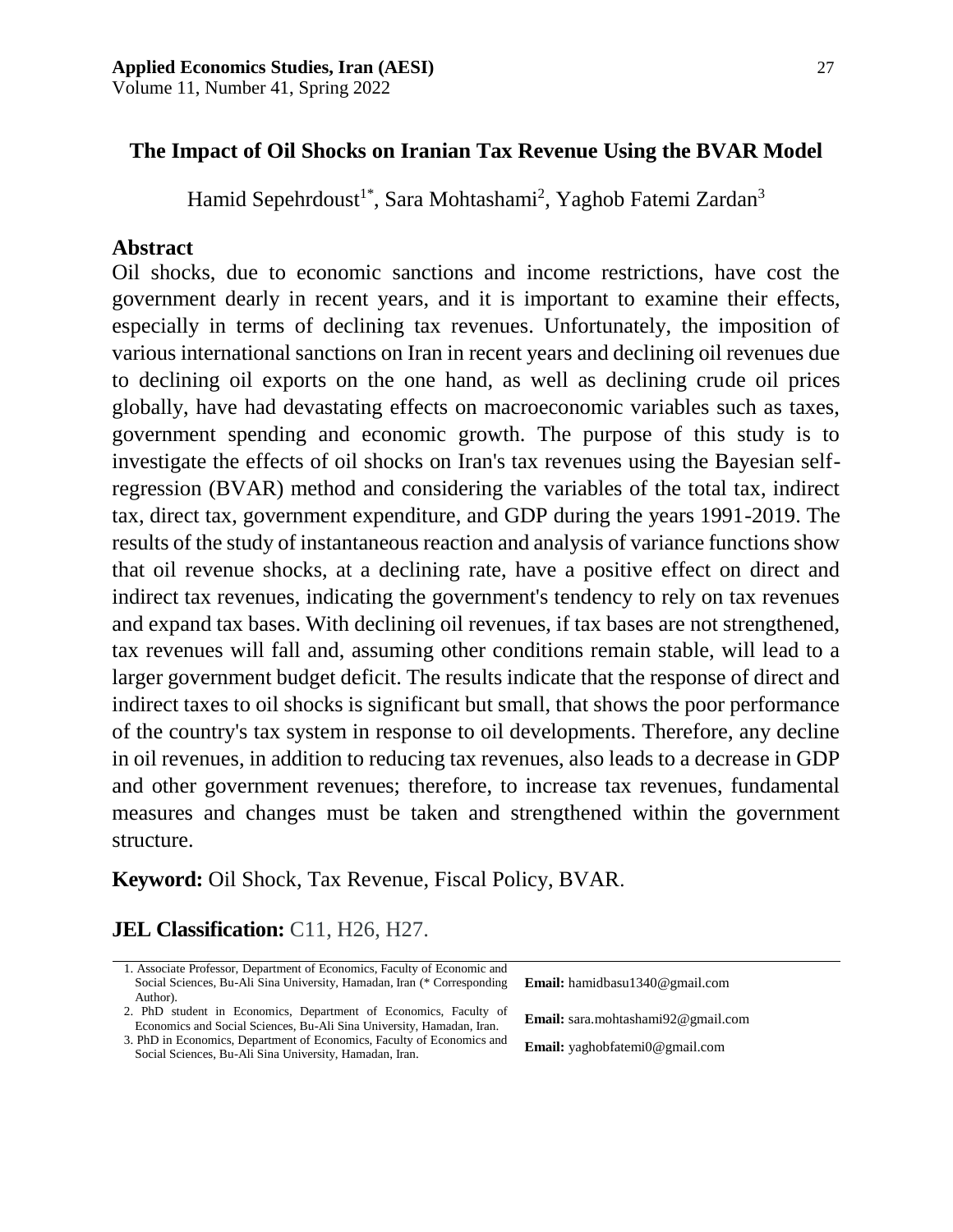Volume 11, Number 41, Spring 2022

## **1. Introduction**

Oil shocks, due to economic sanctions and income restrictions, have cost the government dearly in recent years, and it is important to examine their effects, especially in terms of declining tax revenues. The major economic strategies of oilimporting countries, especially in the 1990s, were designed to mitigate the effects of macroeconomic shocks and oil price fluctuations on macroeconomic variables such as GDP, inflation, and unemployment. While the major oil-exporting countries have not been able to introduce a new economic strategy to deal with the destructive effects of oil shocks and price fluctuations in oil products on their macroeconomic variables; So that for developing countries with highly underdeveloped circuits in the economy, the increase-decrease fluctuations of oil prices, on the one hand, can be used by efficient institutionalization to industrialize the country and increase national wealth, and on the other hand or neglect and abuse. Resource management can hinder long-term economic prosperity. Looking at the economies of developing oil-exporting countries in recent decades, we find that oil revenues and the reliance of oil-rich communities on this source of income, along with its sharp price fluctuations at the international level, have adverse and detrimental economic effects, including; Promoting the traditional single-product economy and not paying attention to the sources of income of other economic sectors such as technology and information, tourism services, agriculture, and industrial products. The negative consequences of this trend of unbalanced growth can be an increase in the general level of prices or inflation, a decrease in the purchasing power of the minimum wage, a decrease in the value of the national currency against foreign currencies, an increase in government size and expansion of government ownership and a weakening sector. Private pointed to the function of the effect of algebraic substitution. Among the developing oil-exporting countries, Iran's economy has a special feature due to its high dependence on oil revenues and the sale of petroleum products; So that a large share of government revenues in meeting the general and capital needs of the country is based on revenues from the export of crude oil and its products.

### **2. Objectives**

Iran's economy is currently experiencing a growing trend of fiscal domination influenced by external economic factors, a phenomenon in which, like many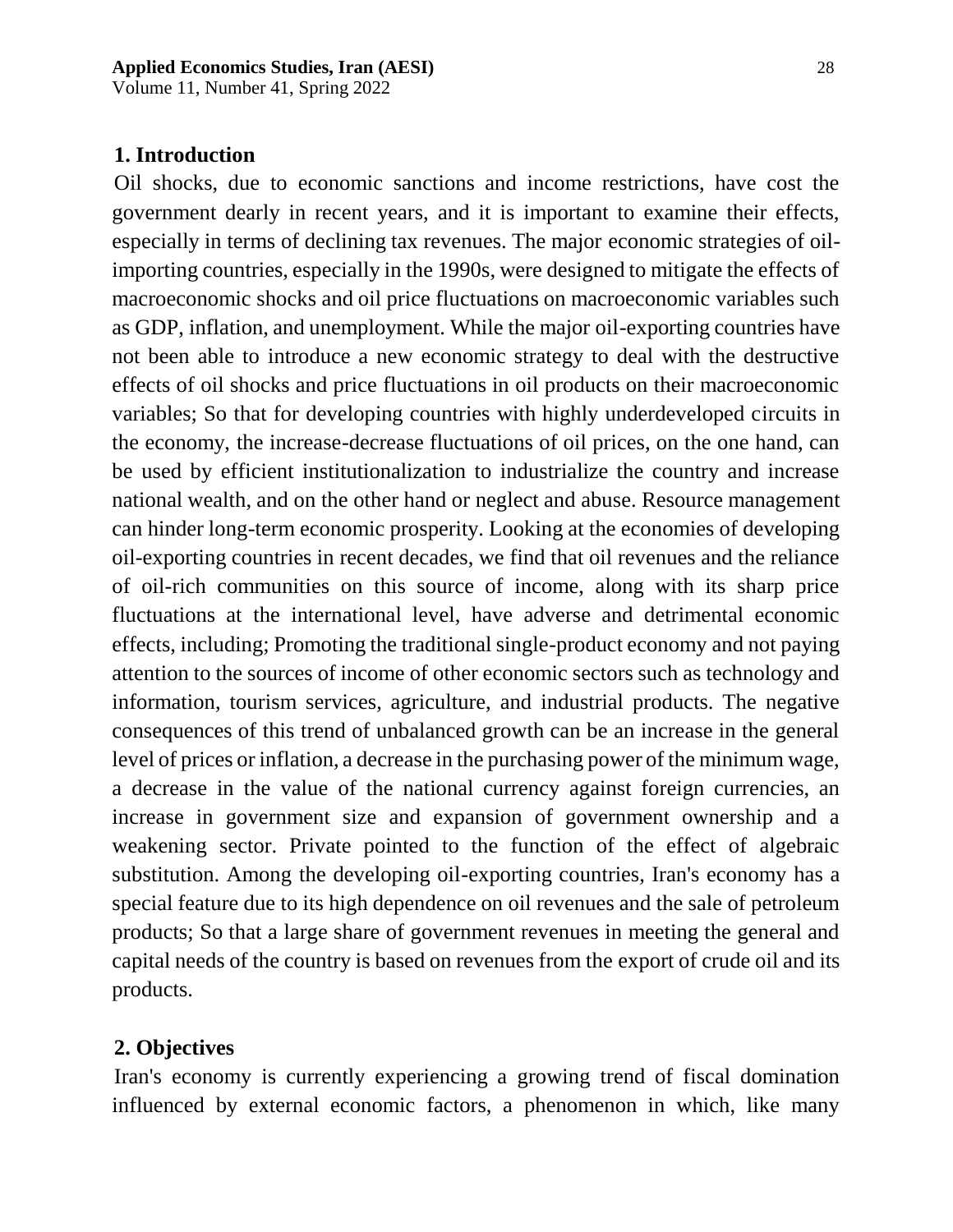Volume 11, Number 41, Spring 2022

developing countries, monetary policy is influenced by fiscal policy and especially cost pressures to meet current and general needs. The government policy for management of transfer payments to reduce poverty and implement adjustment policies, are subject to more equitable income distribution. Oil exports and revenues from it are considered as an exogenous factor and a driver of economic prosperity and recession in Iran. In oil-exporting countries such as Iran, where government budgets depend on foreign exchange earnings from oil sales and important macroeconomic variables are affected by oil revenues, such standard indicators can no longer be used as a good measure of financial dominance, and financial dominance is even possible. Despite the budget surplus and low level of government debt, there is also. The purpose of this study was to investigate the effects of oil shocks on Iran's tax revenues using the Bayesian self-regression (BVAR) method and considering the variables of total tax, direct and direct tax, government expenditure, and GDP during the years 1991-2019.

# **3. Methodology**

The model used in this study is inspired by the models introduced by Heller, Liethold, Qora (1998), Mahdavi (2008), and Zaranejad et al. (1993). According to the specific conditions of Iran's economy and the state of government revenues and expenditures, government revenues are divided into three categories: oil revenues, tax revenues, and other revenues, among which, oil revenues account for a large share of government revenues. Give other government revenues, it should be noted that although taxes are the most common and important source of government revenue; But the sources of revenue in annual budgeting are not limited to taxes, but the government also has other sources of revenue. The most important sources of income under the headings of other incomes are income of private property and assets, ownership of raw materials and monopolies, borrowing from the people, borrowing from the central bank, borrowing from foreign countries, borrowing from economic institutions International and other revenues from government services. In this study, to investigate the effects of oil shocks on Iran's tax revenues by Bayesian self-regression (BVAR) method and considering the variables of the total tax, direct and direct tax, government expenditure, and GDP, over the years 1991-2019 was used.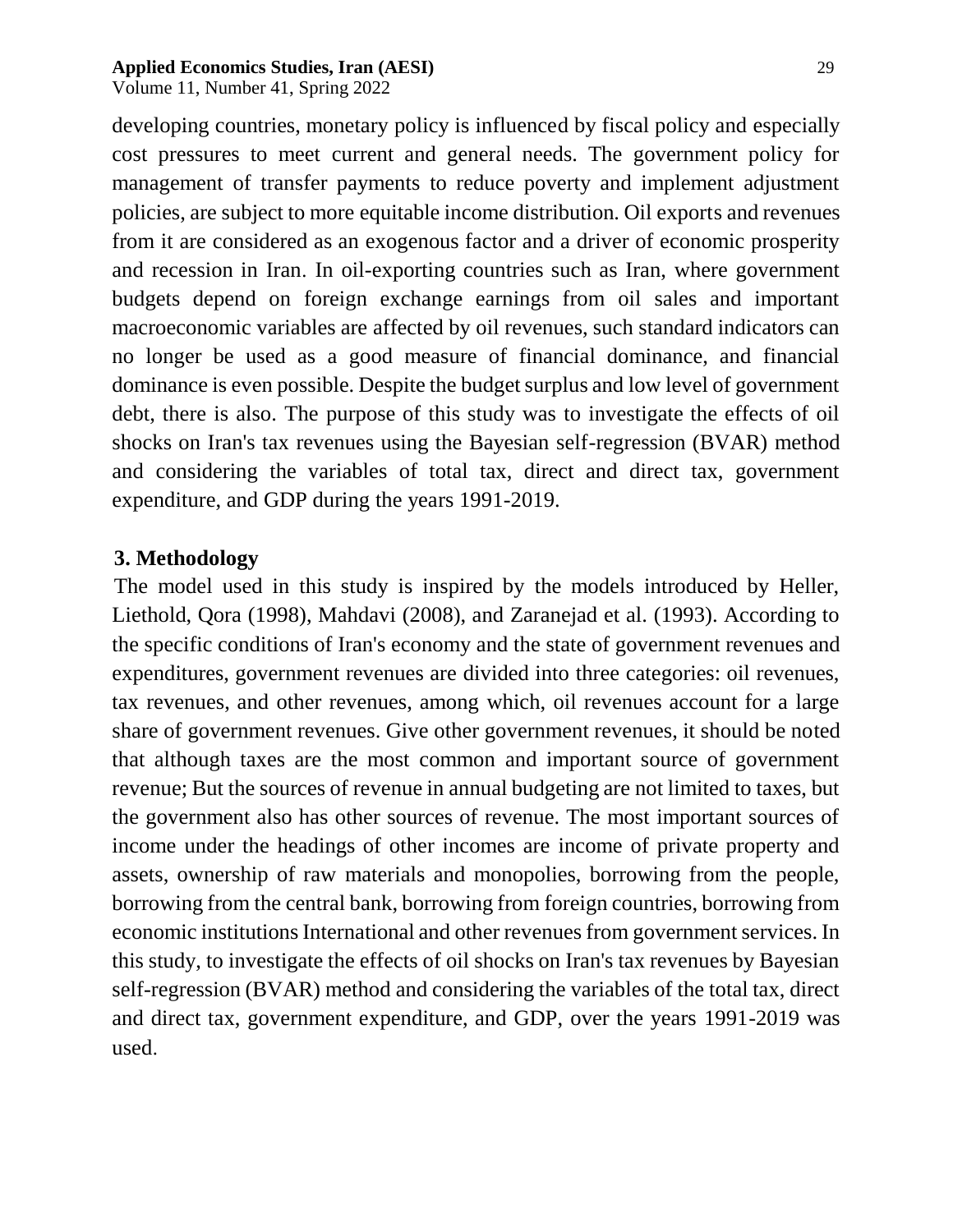Volume 11, Number 41, Spring 2022

### **4. Findings and Results**

Due to the nature of the time series of the data, at first, the static variables of the tested model were investigated using the generalized Dickey-Fuller test and it was observed that all the model variables were not stationary at level  $(I_0)$  and turned to remain stationary at level  $(I_1)$ . The results of this test showed that there is an augmented relationship between the studied variables. Based on the results, the occurrence of oil revenues shock has a positive but declining effect on tax revenues at first, and gradually this declining effect is slightly reduced until the shock effect disappears in a stable direction. The increase in tax revenues following the oil shock is not uniform and the fluctuations have continued for four periods (four seasons) and then the impact of the shock has been decreasing and finally after a few seasons, the shock has lost its effect. The results of the study of the impulse response functions and analysis of variance show that oil revenue shocks, at a declining rate, have a positive effect on direct and indirect tax revenues, indicating the government's tendency to rely on tax revenues and Expanding the tax base. The results indicate that the response of direct and indirect taxes to oil shocks is significant but small, which indicates the poor performance of the country's tax system in response to oil developments. Based on the obtained results of instantaneous reaction functions, the occurrence of oil revenue shock will have a positive effect on tax revenues. The increase in tax revenues following the oil shock is not uniform, and after the oil revenue shock, the government's tax revenues increase and decrease continuously. These fluctuations continued for nine periods and after that, the effect of shock had a decreasing trend that finally the shock loses its effect after thirty seasons.

## **5. Conclusions**

In the Iranian economy, due to the systemic approach to the tax system and structural problems that originate from a set of economic, cultural, and political factors, the importance and effectiveness of taxes in the economic system, especially in annual budgets, has not received much attention. The revenues from the sale of crude oil, it has weakened the serious and explicit action to solve the problems in the tax system and have faced major problems. With declining oil revenues, if tax bases are not strengthened, tax revenues will fall and, assuming other conditions remain stable, will lead to more government budget deficits. The major share of Iran's exports depends on the income from the export of crude oil and its products, and the occurrence of oil revenue shocks due to falling oil prices or reduced oil exports,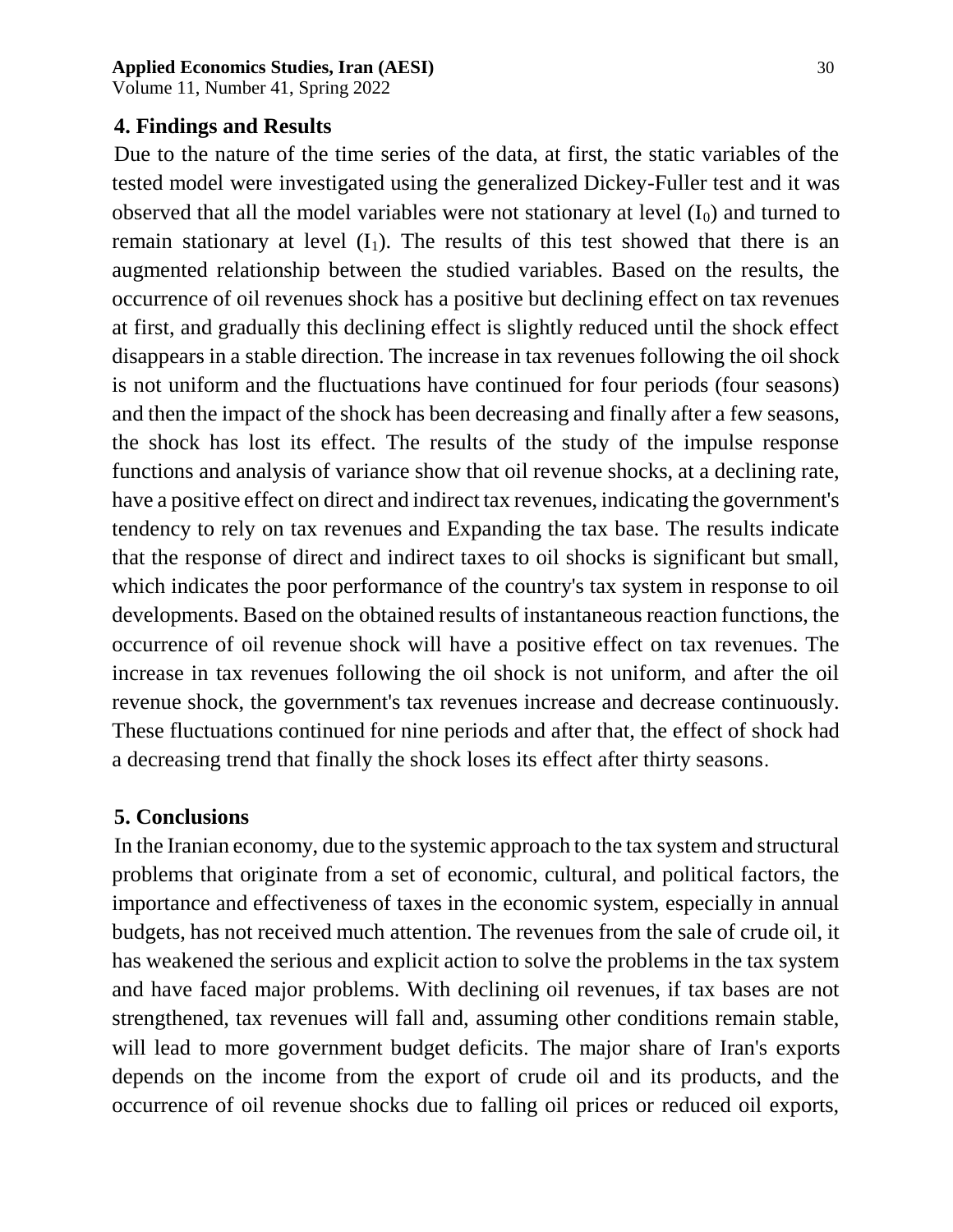Volume 11, Number 41, Spring 2022

especially due to economic sanctions can have a significant impact on Have macro variables. In addition to declining tax revenues, declining oil revenues will also lead to declining GDP and other government revenues. Therefore, to increase tax revenues, fundamental measures and changes must be taken and strengthened within the government structure. According to the results of the study, the volatile and exogenous nature of a significant part of oil revenues and the dependence of the Iranian economy on this source of income have adverse and irreparable consequences on the country's economy. The continuation of the single-product economy, the experience of persistent inflation rates, the steady rise in the exchange rate and the devaluation of the national currency, the expansion of public sector inefficiency, and the weakening of the private sector are examples of these adverse consequences. ; It is, therefore, necessary to seek to replace other revenues with oil revenues. One of these types of revenues is tax revenues. Taxes are not only a means of financing government budgets but also play a regulatory role in the implementation of macroeconomic policies and strategies. Also, to increase tax revenues, fundamental measures and changes must be made within the government structure and the tax base must be strengthened. If oil revenues and GDP fall, if tax bases are not strengthened, tax revenues will fall and lead to more government deficits. Also, according to the obtained results, the decrease in oil revenues, in addition to the decrease in tax revenues, leads to a decrease in GDP and other government revenues; therefore, it is necessary to pay more attention to the export of other goods and reduce dependence on oil revenues.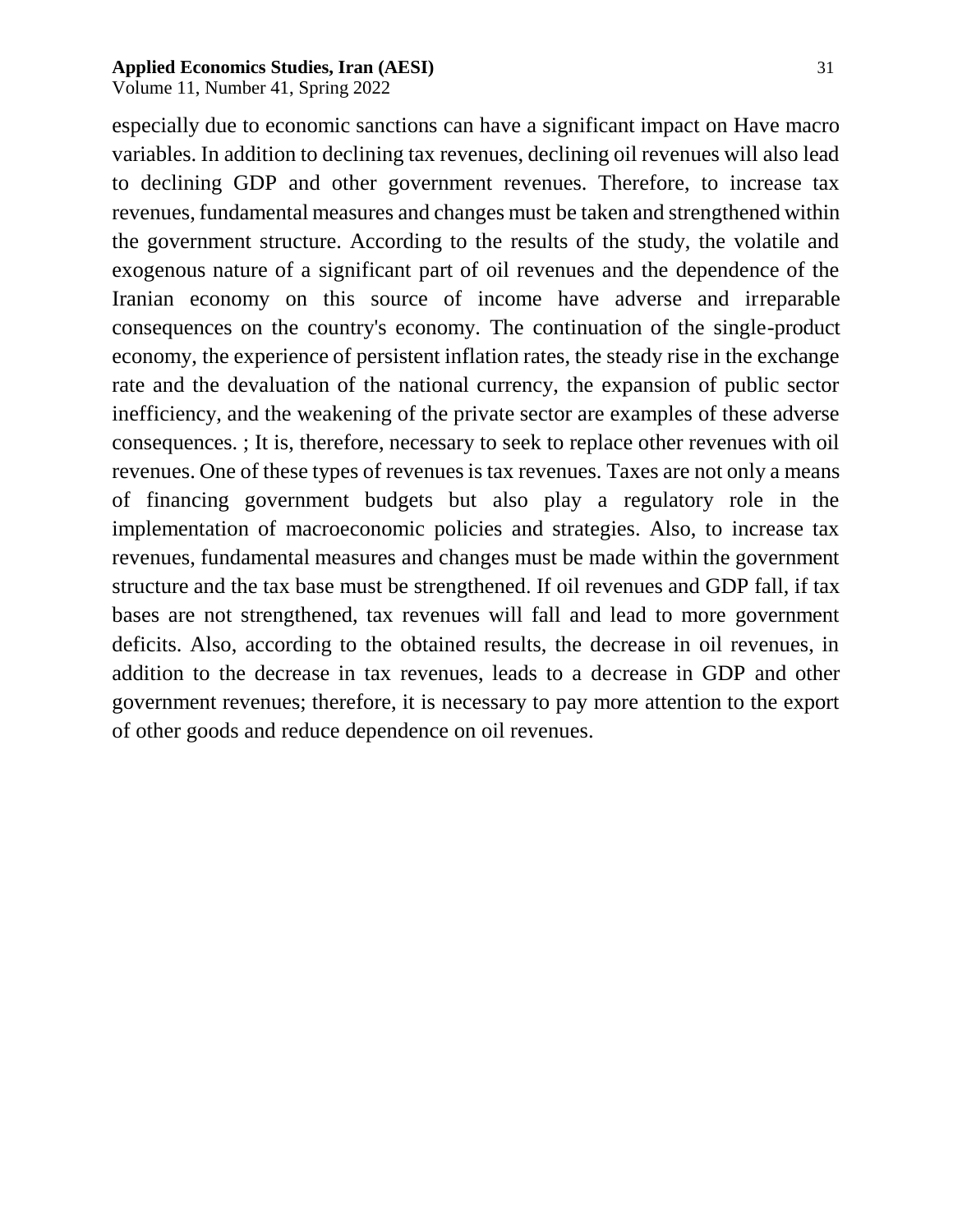Volume 11, Number 41, Spring 2022

### **References**

- Abbaszadeh, M., (2015). "Investigating the effect of oil revenue shock on macroeconomic variables under the Bayesian Vector Autoregression model (BVAR)". Master Thesis in Economics, *Faculty of Social and Economic Sciences, Al-Zahra University* [In Persian].
- Ahmed, K.; Ahmed, N. & Ramzan, M., (2019). "Decomposing the links between oil price shocks and macroeconomic indicators: evidence from SAARC region". *Resources Policy*, No. 61, Pp: 423-432.
- Al-Tajai, I. & Arbab Fazli, M., (2012). "Asymmetric Effect of Oil Revenues on Iran's Macroeconomic Variables: An Application of GARCH and SVAR models". *Economic Development Research*, No. 2 (7), Pp: 110-89 [In Persian].
- Anamaria, P., (2015). "The value of fiscal discipline for oil-exporting countries". *European Central Bank*, No. 59 (3), Pp: 250-268.
- Arshadi A, Mossavi H. (2014), "Evaluation of Asymmetric Effects of Oil Shocks on Economic Growth of Iran (1971-2008)". *QJER*, No. 14 (3), Pp: 179-200 [In Persian].
- Cavalcanti, T. & Jalles, J. T., (2013). "Macroeconomic effects of oil price shocks in Brazil and the United States". *Applied Energy,* No. 104, Pp: 475–486.
- Charfedine, L. & Barkat, K., (2020). "Short and long-run asymmetric effects of oil prices and oil and gas revenues on the real GDP and economic diversification in the oil-dependent economy". *Energy Economics*, No. 86, Pp: 46-80.
- Chaudhry, A., (1989). "The price of wealth: business and state in labor remittance and oil economics". *International Organization*, No. 43(1), Pp: 101-195.
- Cologni, A. & Manera, M., (2013). "Exogenous oil shocks, fiscal policies, and sector reallocations in oilproducing countries". *Energy Economics,* No. 35, Pp: 42–57.
- Emami, K. & Adibpour, M., (2012). "Oil income shocks and economic growth in Iran". *Economic Modelling*, No. 29, Pp: 1774–1779.
- Enders, W., (2002). *Applied Time Series Econometrics*. Translated by: Sadeqi, M. & Shavalpour, S. Imam Sadiq University, Tehran Press.
- Falahati, A.; Fattahi, Sh.; Heidari Dizgarani, A. & Shukri, N., (2017). "Study of financial stability and transient financial shocks in the Iranian economy". *Financial Economics*, No. 11 (41), Pp: 157-123[In Persian].
- Faraji, S., (2014). "The effects of oil shocks on government expenditures and government revenues nexus (with an application to Iran's sanctions)". *Economic Modelling,* No. 40, Pp: 299-313.
- Farzanegan, M. R., (2011). "Oil revenue shocks and government spending behavior in Iran". *Energy Economics*, No.3 3, Pp: 1055–1069.
- Ghura, H., (1998). "Tax revenue in sub-Saharan Africa: effects of economic policies and corruption". *IMF Working Paper*, No. 24, Pp: 98-135.
- Hamilton, J. D., (1990). "Analysis of time series subject to changes in regime". *Journal of Econometrics*, No. 45(1-2), Pp: 39-70.
- Hassanzadeh, M.; Sadeghi, H.; Usefi, A.; Sahabi, B.; Ghanbari, A., (2013). "Oil Price Fluctuations and Household Welfare in Iran. *QJER*. No. 12 (4), Pp: 55-74 [In Persian]
- Heller, S., (1975). "A model of public fiscal behavior in developing countries: aid, investment, and taxation". *American Economic Review.* No. 65, Pp: 429-445.
- Ismail Nia. A, Asghar. P, Azadeh. P, Mohammad R & Karimi. M, (2012). "Explaining and analyzing the effects of oil shocks on the behavior of government spending in the Iranian economy". *Financial Economics Quarterly*, No. 6 (20), Pp: 126-93 [In Persian].
- Izadkhasti. H., (2018). "Dynamic Effects of Oil Revenues on the Government Behavior in the Allocation of Consumption Expenditure on Public and Defense Affairs*". JMSP*, 6(21), Pp: 140-160[In Persian].
- James, A., (2015). "US state fiscal policy and natural resources". *American Economic Journal: Economic Policy*, No. 7(3), Pp: 238-57.
- Jezdani, A., (2016). "Study of the effect of tax on GDP and inflation in Iran in the framework of a stochastic dynamic general equilibrium model". PhD Thesis in Economics, *Tarbiat Modares University*, Tehran [In Persian].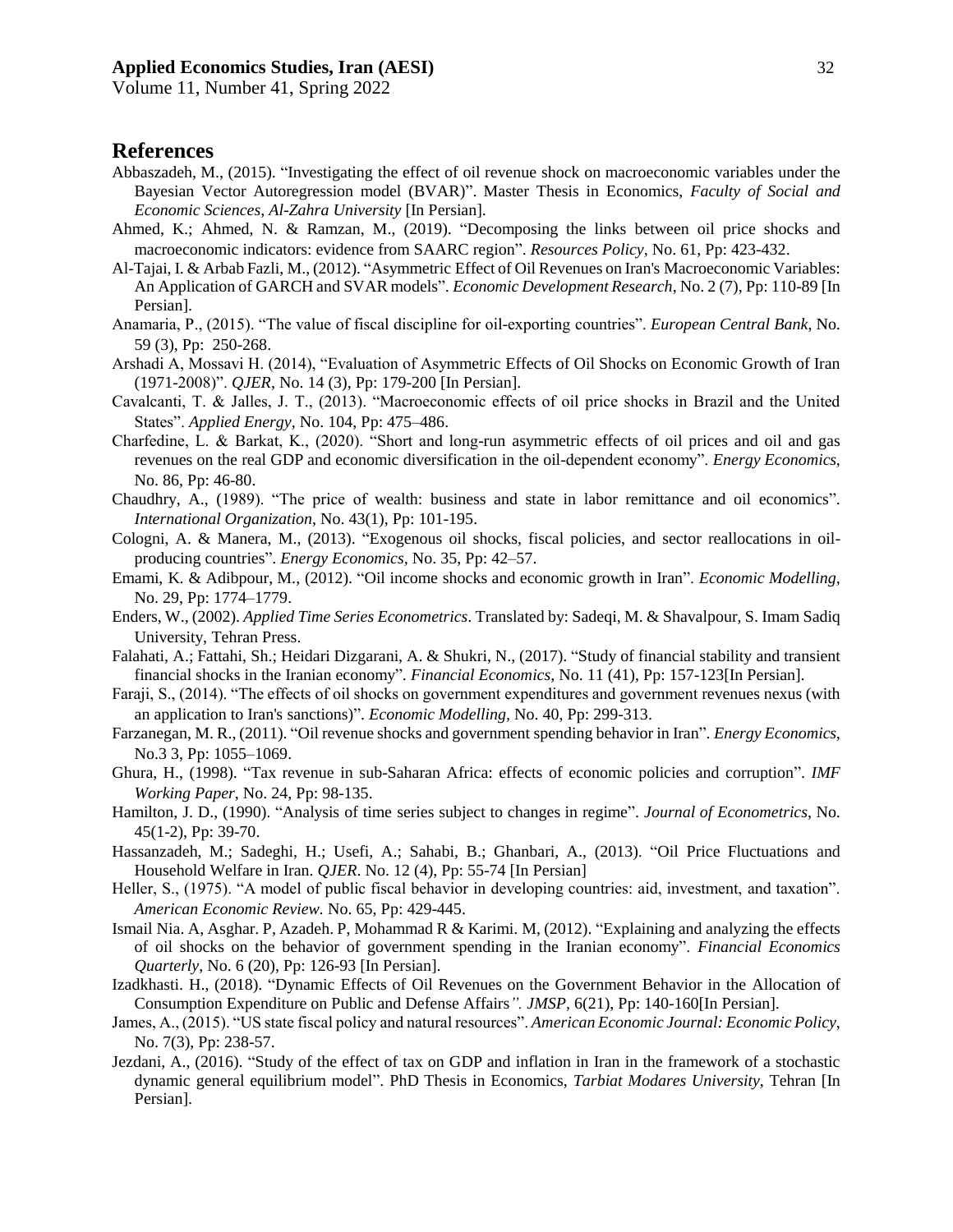Volume 11, Number 41, Spring 2022

- Komijani, A. and Asadieh Mehmandosti, A., (2010). "Measuring the Effect of Oil & Monetary Shocks on the Economic Growth of Iran". *Economic Research*, No. 45 (92), Pp: 239-262 [In Persian].
- Khiabani, N & Amiri. H, (2014). "The Position of Monetary and fiscal Policies with emphasizing on Oil Sector with DSGE Models (the case of Iran)". *Economic Research*, No. 14(54) [In Persian].
- Knebelmann, J., (2017). *Natural resources' impact on government revenues* (No. 2017/10). Wider Working Paper.
- Leuthold, J. H., (1991). "Tax shares in developing economies: a panel study". *Journal of Development Economics*, No. 35, Pp: 173−185.
- Litterman, B., (1986). "Forecasting with Bayesian Vector Autoregression- five years of experience". *Journal of Business and Economic Statistics*, No. 4 (1), Pp: 28-47.
- Lorena, M. & Gomz, P., (2013). "Fiscal sustainability and fiscal shocks in a dollarized and oil-exporting country Ecuador". *Research Institute of Applied Economics*, Working Paper, No. 40, Pp: 1-40.
- Loya, L. & Blanco, L., (2008). "Measuring the importance of oil-related revenues in total fiscal income for Mexico". *Energy Economics,* No. 30, Pp: 2552-2568.
- Lütkepohl, H., (1993). *Introduction to Multiple Time Series Analysis*. 2<sup>nd</sup> edition, Springer pub., Berlin.
- Mahdavi, S., (2008). "The level and composition of tax revenue in developing countries: evidence from unbalanced panel data". *International Review of Economics and Finance,* No.17, Pp: 607-617.
- Majid, M. & Neda, S., (2019). "The Effect of Financial and Monetary Shocks on the Iranian Taxation System along with Determining Optimal Tax Rates of Consumption, Salary and Wages (General Equilibrium Approach using Genetic Algorithm)". *Tax Research Journal*; No. 25 (36). Pp: 177-210 [In Persian].
- Makian, S. N.; Tavaklian, H. & Najafi Farashah, S. M., (2009). "Study of the effect of direct tax shock on GDP and inflation in Iran in the framework of a stochastic dynamic general equilibrium model". *Financial Economics*, No. 13 (49), Pp: 1-46 [In Persian].
- McGuirk, E. F., (2013). "The illusory leader: natural resources, taxation, and accountability". *Public Choice*, No. 154(3), Pp: 285-313.
- Mehrara, M.; Jabalameli, F. & Mojab, R. (2013). "The Role of oil revenue shocks in the Iranian economy, a TVP-VAR approach". *Iranian Economic Review,* No. 17 (3), Pp: 43-51.
- Mohammadi, H. & Baratzadeh, A., (2013). "The Effect of Oil Revenue Shocks on Government Expenditure and Liquidity in Iran Economy". *Iranian Journal of Energy Economics*, No. 2 (7), Pp: 129-145 [In Persian].
- Mohantfar, Y., (2016). "The study of the effect of oil volatility on the macro economy variables in Iran on VAR (A Case Study 1971-2011)". *Applied Economic Studies in Iran (AESI)*, No. 5 (17), Pp. 242-225 [In Persian].
- Molaei, M. & Ali, O., (1398). "The Effects of Oil Revenues Shocks on Households' Consumption Expenditures in Iran". *Economic Research*, No. 54(1), Pp: 250-233 [In Persian].
- Moreira, R. R., (2014). *Analyzing monetary policy's transmission mechanisms through effective and expected interest rates: an application of MS models: Bayesian VAR and Co-integration Approach for Brazil.* Department of Economics, Espirito Santo Federal University.
- Nakhli, S. R.; Rafat, M.; Dastjerdi, R. B. & Rafei, M., (2021). "Oil sanctions and their transmission channels in the Iranian economy: A DSGE model". *Resources Policy*, No. 70, Pp: 101963.
- Nusair, S., (2019). "Oil price and inflation dynamics in the Gulf Cooperation Council Countries". *Energy*, No. 181, Pp: 997-1011.
- Olomola, P. A. & Adejumo, A. V., (2006). "Oil price stock and macroeconomic activities in Nigeria". *International Research Journal of Finance and Economics*, 3, Pp: 28-34.
- Rajabian, M. A.; Sabahi. A.; Lotfalipour, M. R. & Behnameh, M., (2019). "The Effect of Macroeconomic Stability Indices Shocks on "TEPIX" by Bayesian VAR Model Approach". *Economic Growth and Development research*, No: 9(33), Pp: 79-90 [In Persian].
- Ranjbar, H.; Sameti, M. & Malian, M., (2013). "The Possibility of Replacing Tax Revenues with Oil Revenues: A Case Study of Iran". *Applied Economics*, No. 6 (19), Pp. 38-27 [In Persian].
- Reyes-Loya, M. L. & Blanco, L., (2008). "Measuring the importance of oil-related revenues in total fiscal income for Mexico". *Energy Economics*, No. 30 (5), Pp: 2552-2568.
- Rosen, H., (2005). *Public Finance*. London, Mc- Growhill publication, U.S.
- Ross, M. L., (2015). "What have we learned about the resource curse?". *Annual Review of Political Science*, No. 18, Pp: 239-259.